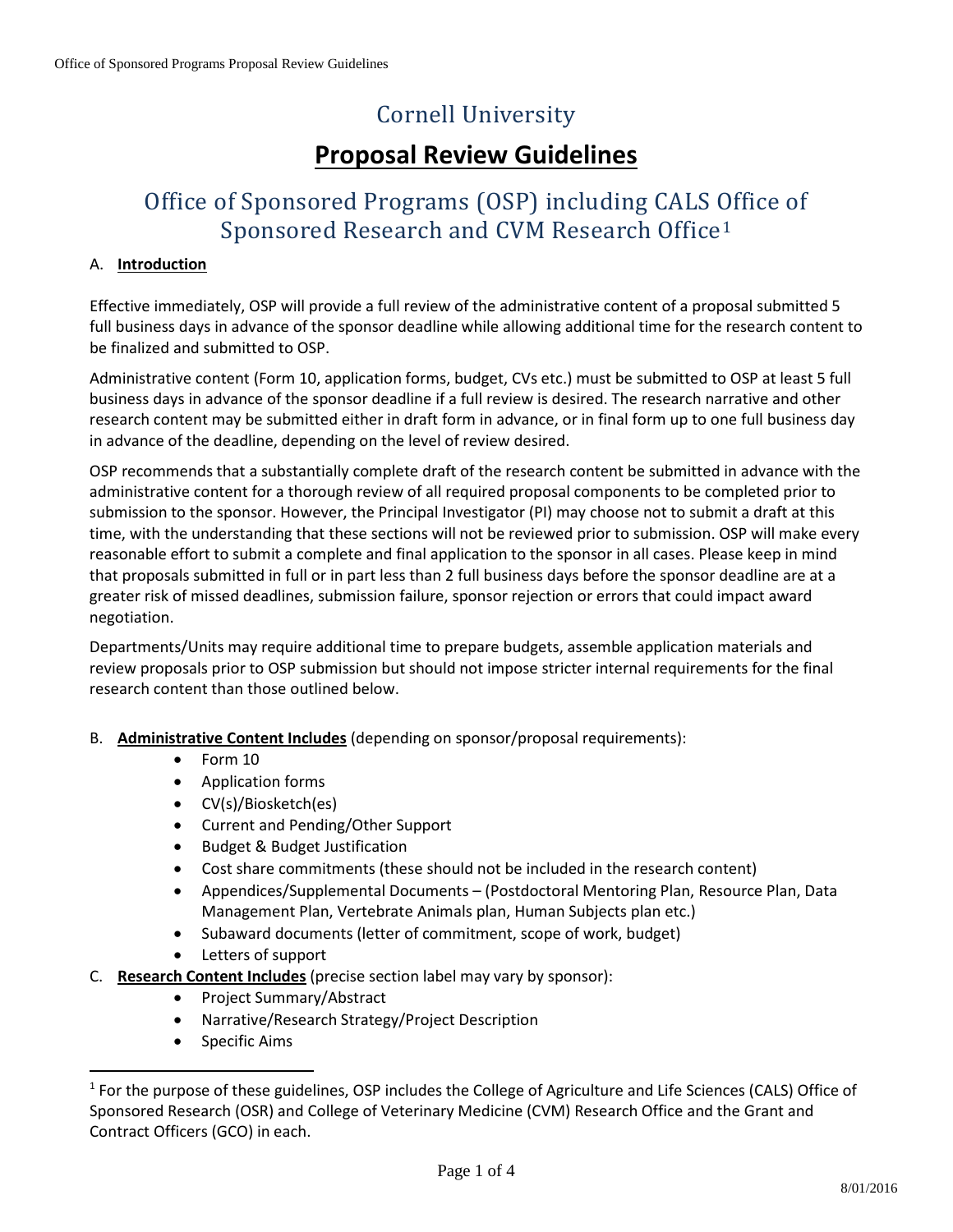• References cited

#### **D. Timing of submission and review**

The type of review and feedback provided depends on when the components of the proposal are received by OSP. Three review scenarios are outlined below.

Proposals are reviewed in order of receipt. It is strongly recommended that the PI or their Research Administrator/Unit provide OSP with advance notice of upcoming proposal submissions. This helps the GCO to plan ahead and anticipate submission so they can respond to the greatest degree possible in the case of last minute submissions. Advance notice also allows the GCO to become familiar with the required proposal components so they are prepared to provide PIs with an effective review and Units with guidance on proposal requirements. This is especially important in the case of complex proposals (ex.: center grants, program project grants, proposals with multiple subawards or foreign components, proposals responding to RFPs that include problematic terms and conditions, complicated online submission sytems etc.), where it is important for PIs or their research administrator to work with GCOs well in advance of the sponsor deadline. If you have questions, please contact you[r GCO.](https://www.osp.cornell.edu/Contacts/whoismygco.html)

#### **Scenario 1. Full Review with or without draft research content (when received by OSP at least 5 full business days in advance of deadline; see p.4 for definition of full review)**

- Complete and final version of administrative content
- Indication of when final research content will be provided
- OSP will make best efforts to review and provide feedback within 2 business days
- OSP will not submit until advised by PI or their administrative representative that package is ready for submission

#### **Scenario 2. Limited review with or without draft research content (when received by OSP 3-4 full business days in advance – see p.4 for definition of limited review)**

- Complete and final version of administrative content
- Indication of when final research content will be provided
- OSP will provide limited review within 2 business days
- OSP will not submit until advised by PI or their administrative representative that package is ready for submission

#### **Scenario 3. No Review (when final package is received by OSP 2 or fewer business days in advance – see p.4 for definition of no review)**

- Complete and final version of proposal package (administrative and research content)
- OSP review limited to ensure Cornell's submission requirements (see below) are met
- Proposal is submitted as is (unless issues with Cornell requirements); no further follow up with PI or their administrative representative.
- Proposal may be withdrawn or award may not be accepted if significant issues with Cornell requirements, eligibility, budget and/or cost-share commitments are discovered post-submission

#### **E. OSP Review**

Following proposal review, the GCO will provide comments that will be grouped according to whether or not the comment must be addressed prior to submission. For example:

- 1. **Cornell Submission Requirements**: Proposals will not be submitted until they meet Cornell submission requirements
	- Form 10 complete and signed by PI, Co-PI(s), fellowship mentor(s), and department chair(s)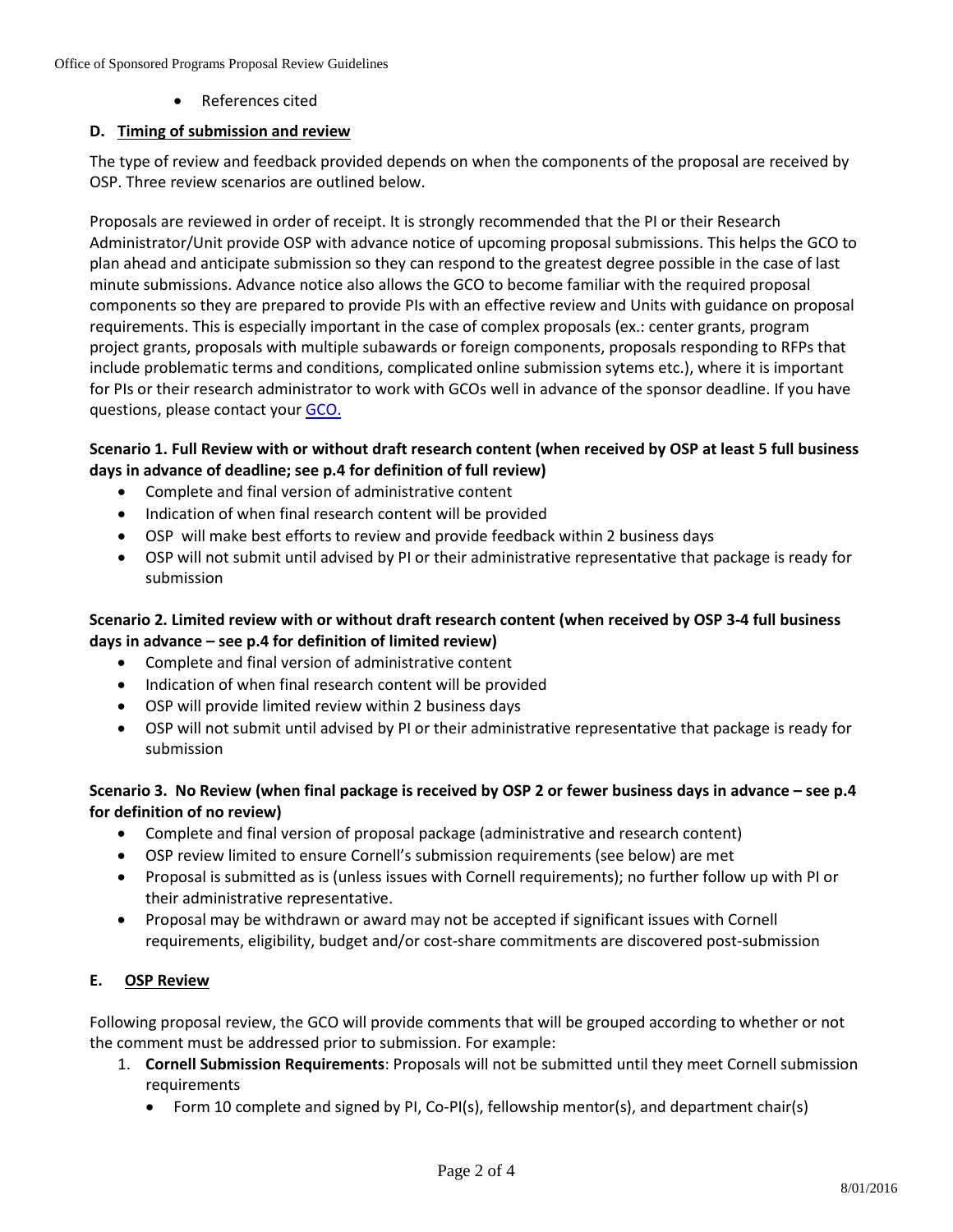- Financial Conflict of Interest (FCOI) disclosure for all key personnel on file with Office of Research Integrity and Assurance (ORIA)
- Subawardee Letter(s) of Commitment (if applicable)
- 2. **To Be Resolved:** The GCO will work with the PI/delegate and department or college to determine how the issue(s) flagged must be resolved. Proposals will be submitted based on the decision of the department, unit, or PI as applicable, and subsequent PI authorization.
	- Budget (F&A rate, fringe benefit rate, unallowable costs, errors)
	- Cost share requirements and authorization of commitments
	- PI eligibility
	- Elements that would prevent submission or system acceptance, such as missing documents, incorrect institutional ID #s (DUNS #), page limits exceeded, file names and types etc.
- 3. **Recommendation:** It is at the PI's sole discretion as to whether or not to act upon the recommendation. Proposals will be submitted based on the PI's decision and authorization.
	- Inclusion of supplementary/optional documents
	- Responsiveness to selection criteria
	- Deviations from sponsor guidelines
	- Appropriate budget justification
	- Sponsor instructions that do not prevent submission (e.g. PMCID #, order of publications in CV, letters of support, full subawardee documentation, quotes, inclusion of base salary etc.)

OSP will make every effort to provide concise feedback on proposals. Reviews will:

- be provided in bulleted or numbered form
- reference the applicable section or page number of the proposal
- provide relevant information within the text of the email as well as a link to find the information (e.g. DUNS number, Animal Welfare Assurance Number, etc.)
- indicate the comment type (Cornell Submission Requirement, To be Resolved or Recommendation).

OSP continually strives to provide exemplary service to researchers. Feedback on OSP's review process, or any other aspect of our services, is encouraged and should be sent to [osp\\_help@cornell.edu.](mailto:osp_help@cornell.edu)

GCOs have in depth knowledge and expertise with specific sponsors and can work with researchers and departmental representatives or units to guide them through the proposal process. Please consult OSP at any time with questions or feedback directly or using the following contact information:

| <b>OSP Staff Directory</b> | https://www.osp.cornell.edu/Contacts/staff-dir.htm                  |
|----------------------------|---------------------------------------------------------------------|
| Who is my GCO              | https://www.osp.cornell.edu/Contacts/whoismygco.html                |
| <b>CALS OSR</b>            | https://cals.cornell.edu/about/leadership/sad/grants-contracts-mous |
| <b>CVM Research Office</b> | http://www.vet.cornell.edu/Research/ContactUs.cfm                   |

### **See next page for information on Full Review, Limited Review, No Review**